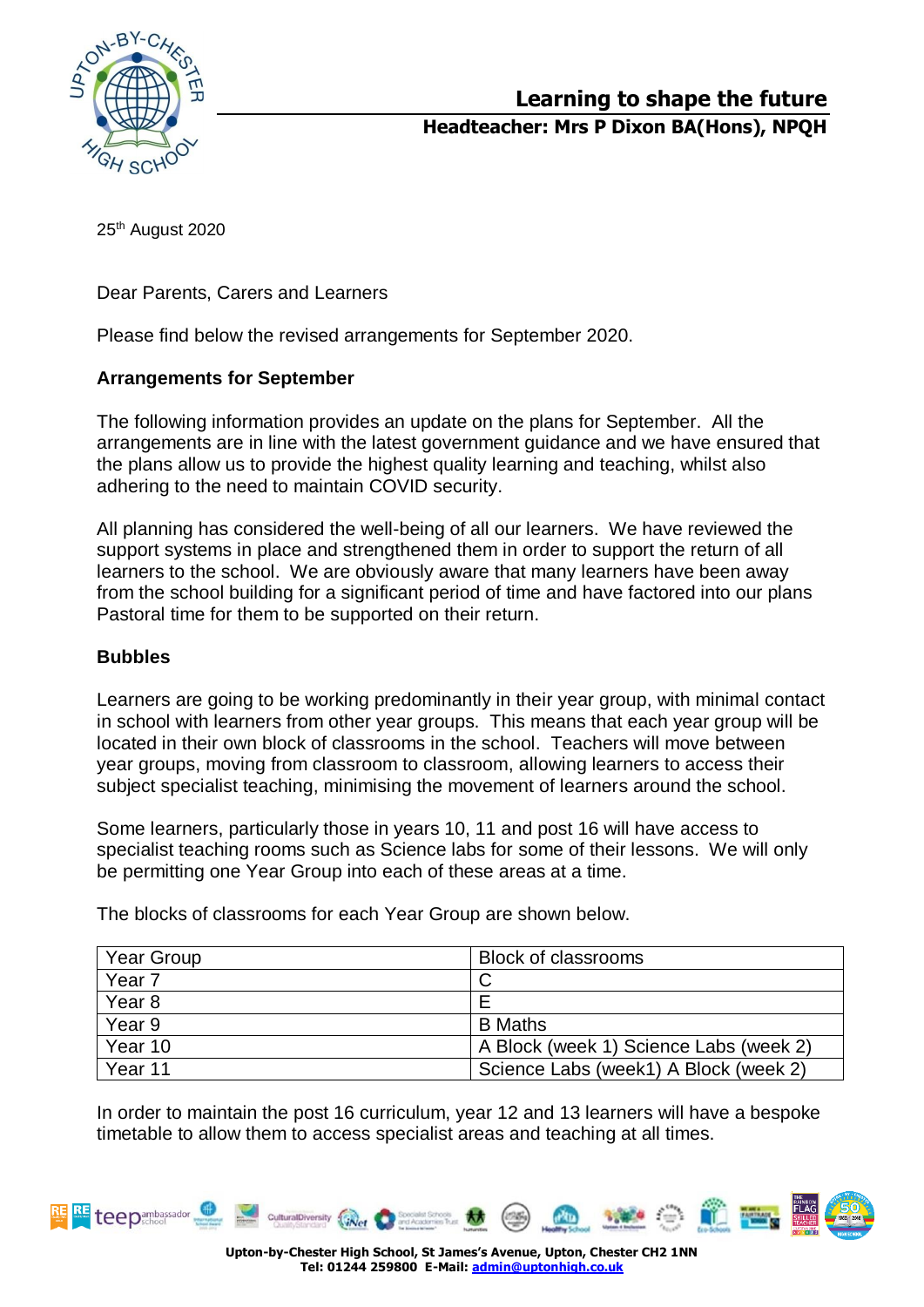

**Learning to shape the future**

## **Headteacher: Mrs P Dixon BA(Hons), NPQH**

# **Learners Accessing the Support Department**

Individual timetables are being prepared for those learners who access the Support Department and this will be communicated to them upon their return.

## **Staggered Starts/Ends**

There will be a staggered start and end of the days. This will reduce the number of learners accessing the site at particular times.

| <b>Year Group</b>  | <b>Start Time</b> | <b>Finish Time</b> |
|--------------------|-------------------|--------------------|
| <b>Year Seven</b>  | 8.50am            | 3pm                |
| Year Eight         | 8.50am            | 3pm                |
| <b>Year Nine</b>   | 8.50am            | 3pm                |
| Year Ten           | 8.40am            | 3.10pm             |
| <b>Year Eleven</b> | 8.40am            | 3.10pm             |
| Post 16 Learners   | 8.50am            | 3.10pm             |

On arrival at the school, learners will be expected to go straight to the classroom in which they will be located. The details of these rooms are attached.

We appreciate that there will need to be some flexibility with these times. They are indicative of the time the majority of learners should arrive. This will prevent there being very large numbers of learners at any one time.

Following a review of our initial plans we are not expecting learners to attend through separate entrances and exits. We are, however, asking all learners as soon as they arrive on the school site to attend their classroom and maintain social distancing where possible.

### **Catering**

Working alongside our school catering provider, Aspens, we are now able to confirm the following arrangements:-

We will be operating a cashless system for all meals purchased from school. This means that learners will need to have money in their account in order to access the onsite food provision. We understand that this will not be possible for our Year Seven learners and therefore we will allow them to access the catering service on-site, whilst their accounts are set up.

At morning break we will be offering a 'grab and go' service within each of the Bubbles. The menu for this will be on the school website.

At lunch time the following arrangements will apply:-



**Upton-by-Chester High School, St James's Avenue, Upton, Chester CH2 1NN Tel: 01244 259800 E-Mail[: admin@uptonhigh.co.uk](mailto:admin@uptonhigh.co.uk)**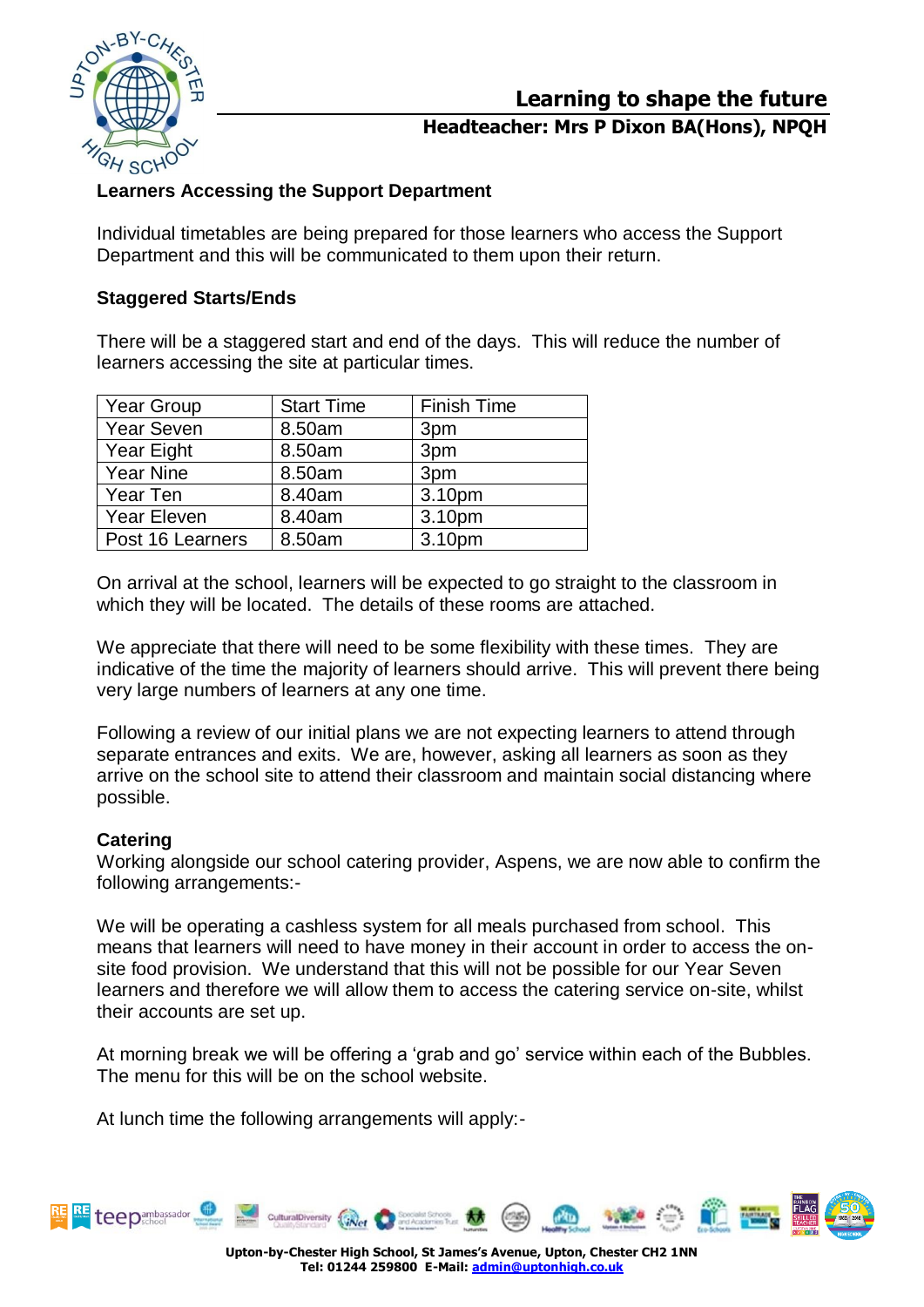

**Learning to shape the future**

# **Headteacher: Mrs P Dixon BA(Hons), NPQH**

Year Seven and Eight – learners will be able to go to one of the school's main canteen areas and purchase food from the menu. This will be organised in half year groups, to ensure that all learners are able to sanitise their hands and be seated comfortably within the area and / or outside.

Years Nine, Ten and Eleven - learners will need to pre-order their food at the beginning of each week. An email will be sent to parents to facilitate this. Food will then be collected from an area of the Bubble in which the learners are located. We will ensure that there are appropriate spaces available for learners in which to eat their meals.

Sixth Form - Sixth form learners will be able to access the food service in the sixth form area.

# **Preparedness for Learning.**

During this period we will be expecting the same high standards from our learners as always. 'The Upton Way' will provide a clear code of conduct which will make sure all of our learners have a safe and happy return to school. It is also essential that all learners bring their own equipment to school and are prepared for learning.

As part of our resumption of normality, we will be expecting all learners to return in full uniform. We feel this is important in terms of everyone feeling part of our school community again, and it is following government guidance.

Due to the current restrictions, we cannot make the water fountains in school available. It will therefore be important that learners bring water with them.

### **Arrangements for the First Week September 3rd and 4th 2020**

We are very aware that learners are returning after a long period of absence. To this end, we have altered the start of term to ensure that we can spend time with each group of learners ensuring that they understand the new ways of working in the school. We appreciate that this is not an ideal start to the term but do feel it is essential to support learners effectively.

| Year Group         | Thursday 3 <sup>rd</sup> September | Friday 4 <sup>th</sup> September |
|--------------------|------------------------------------|----------------------------------|
| Year Seven         | <b>All Attend School</b>           | All attend school                |
| <b>Year Eight</b>  | X side attend School               | Y side attend school             |
| <b>Year Nine</b>   | X side attend School               | Y side attend school             |
| Year Ten           | X side attend School               | Y side attend school             |
| <b>Year Eleven</b> | X side attend School               | Y side attend school             |
| Post 16            | All attend school                  | All attend school                |

On both days, all year groups will be in their Tutor Groups for the first three lessons of the day and then will attend lessons in the afternoon.